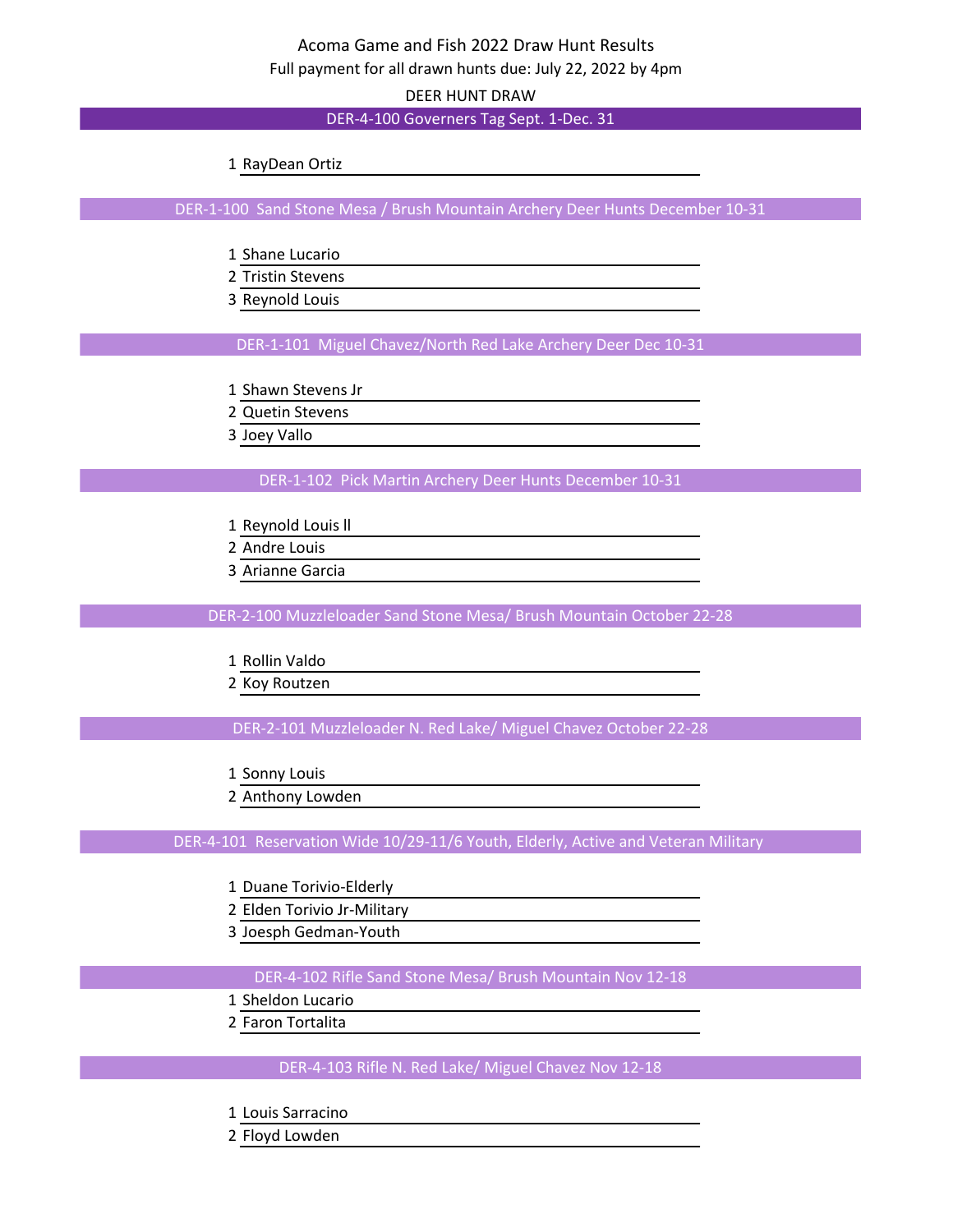# Acoma Game and Fish 2022 Draw Hunt Results

Full payment for all drawn hunts due: July 22, 2022 by 4pm

ELK HUNT DRAW

### ELK-4-100 Governor's Tag Any Legal Weapon August 15-December 31

Jackie Keene

#### ELK-1-103 Archery Horace Mesa 8/28-9/30

- Nate Felipe
- Tyler Routzen
- Dante Felipe
- 

#### ELK-1-104 Archery Sandstone Mesa 8/28-9/30

- Tristen Stevens
- Quinten Stevens
- Stephanie Oyenque
- Shawn Stevens Jr
- Marc Vallo
- 

#### ELK-1-105 Archery Miguel Chavez/Pick Martin September 4-30

- Jeffery Routzen
- Joey Vallo
- Andre Louis
- Sheldon Lucario
- Conran Levantonio
- Daniel Lorenzo
- Seth Mitchell
- Phillip Lorenzo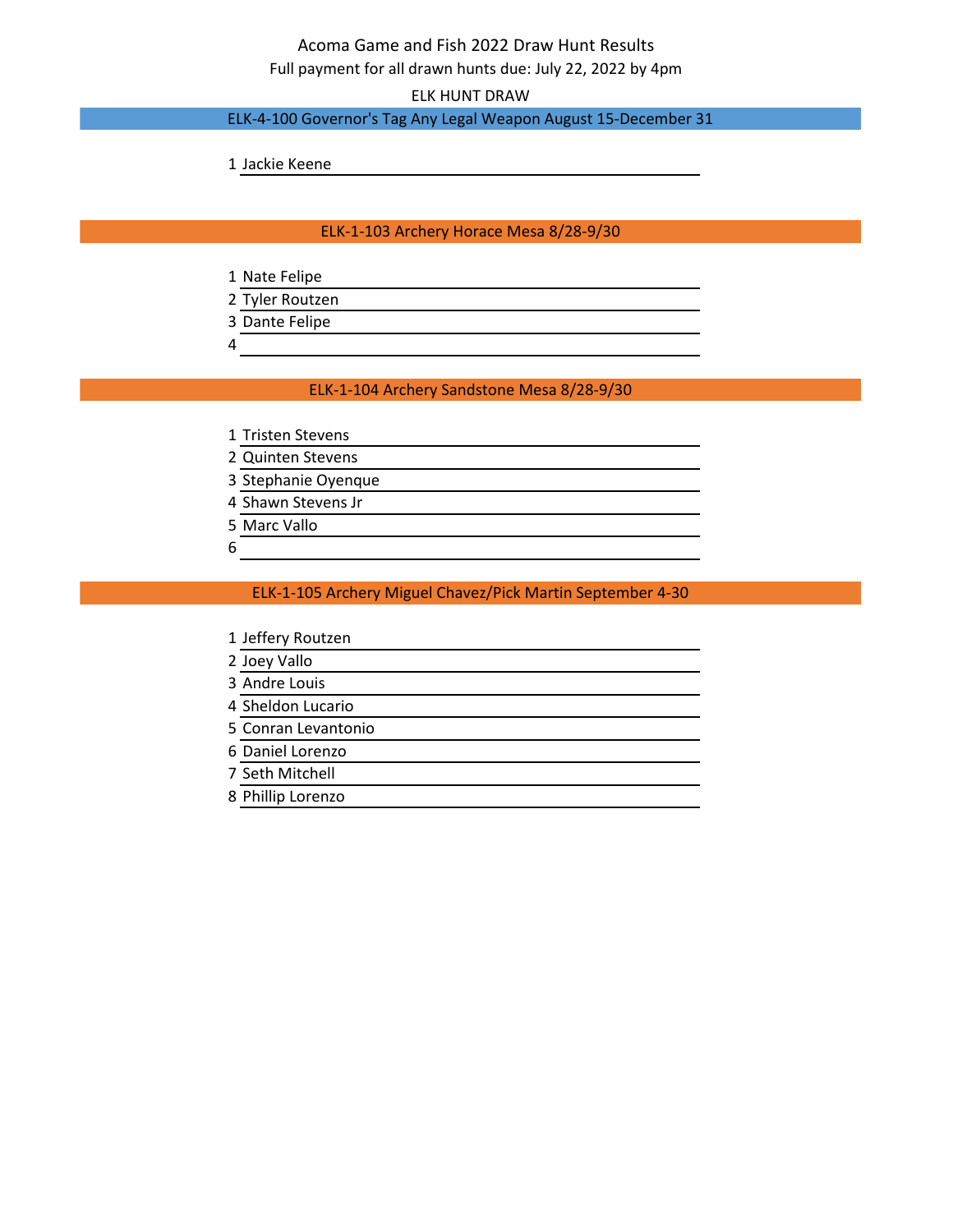## Acoma Game and Fish 2022 Draw Hunt Results Full payment for all drawn hunts due: July 22, 2022 by 4pm

ELK HUNT DRAW

#### ELK-2-105 Muzzleloader Horace Mesa October 1-9

- Wendell Chino
- 

ELK-2-101 Muzzleloader Sand Stone Mesa October 1-9

#### ELK-2-102 Muzzleloader Brushy Mountain/N. Red Lake October 8-12

- Nolan P. Valdo
- Mike Saavedra
- Elden Torivio Jr
- Lawrence Ramirez
- Nolan J. Valdo
- Fredrick Miller Jr

#### ELK-2-103 Muzzleloader Miguel Chavez/ Wiley Mesa October 8-12

| ш. |  |
|----|--|
|    |  |
|    |  |
|    |  |

ELK-2-104 Muzzleloader Pick Martin October 8-12

- Brad Louis
- Sonny Louis
- Stephen Scissons
- Gilbert Louis lll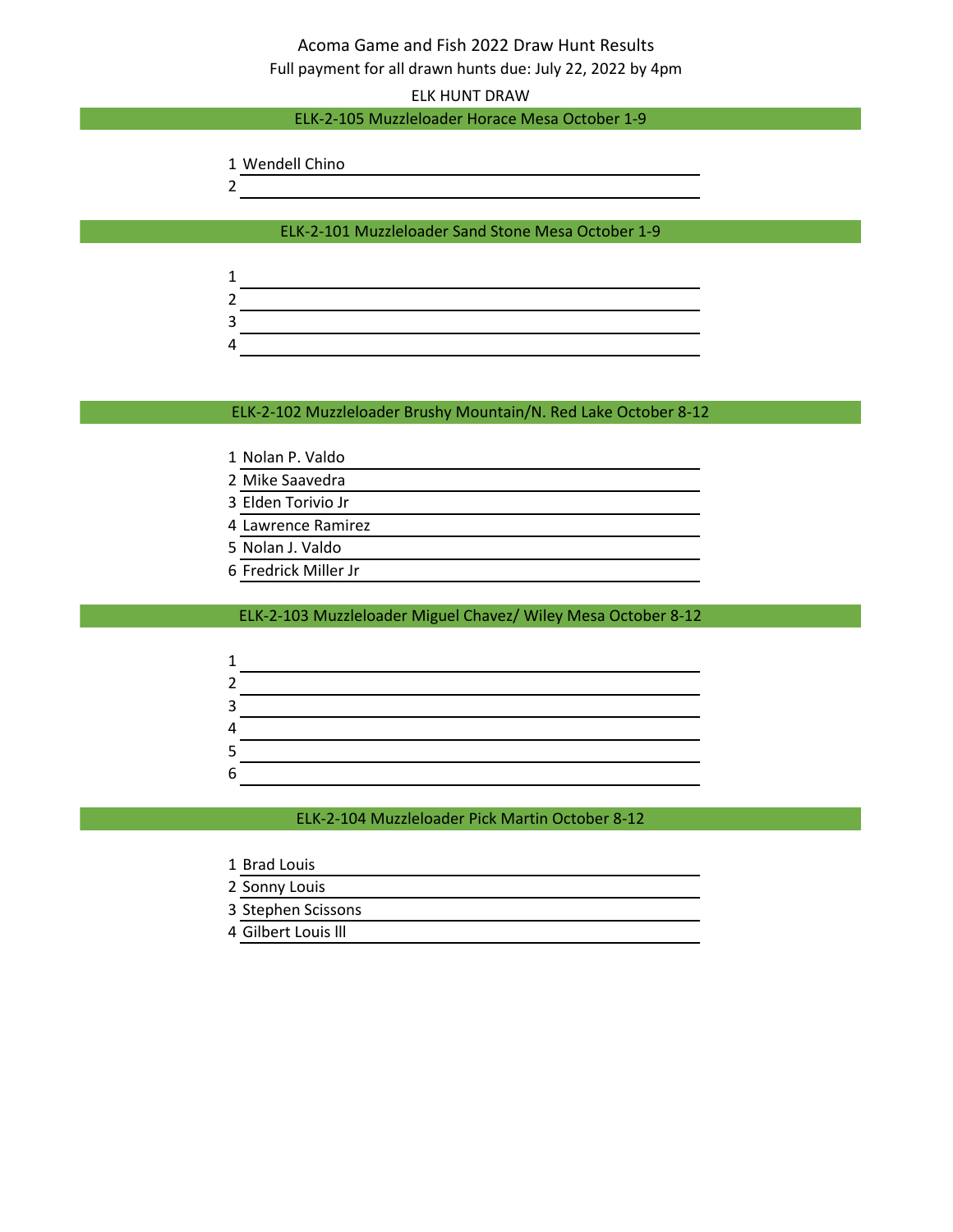## Acoma Game and Fish 2022 Draw Hunt Results Full payment for all drawn hunts due: July 22, 2022 by 4pm

ELK HUNT DRAW

#### ELK-4-104 Any Legal Weapon Horace Mesa October 15-19

- Ursula Dugenia
- Marc Acton

ELK-4-101 Any Legal Weapon Sand Stone Mesa October 15-19

- Gilbert Louis Jr
- 
- 

ELK-4-102 Any Legal Weapon Brushy Mountain/N. Red Lake October 15-19

- John Garcia
- Rhonda Maestas
- Troy Valley
- Daniel Vallo
- Floyd Lowden
- Koy Routzen
- Anthony Saavedra

ELK-4-103 Any Legal Weapon Miguel Chavez/ Wiley Mesa October 15-19

- Sunny Louis
- Melvin Torivio
- Jesse Saavedra
- Myron Patricio
- Marty Torivio Jr
- Johnathan Cabanban
- Ethan Blackhair